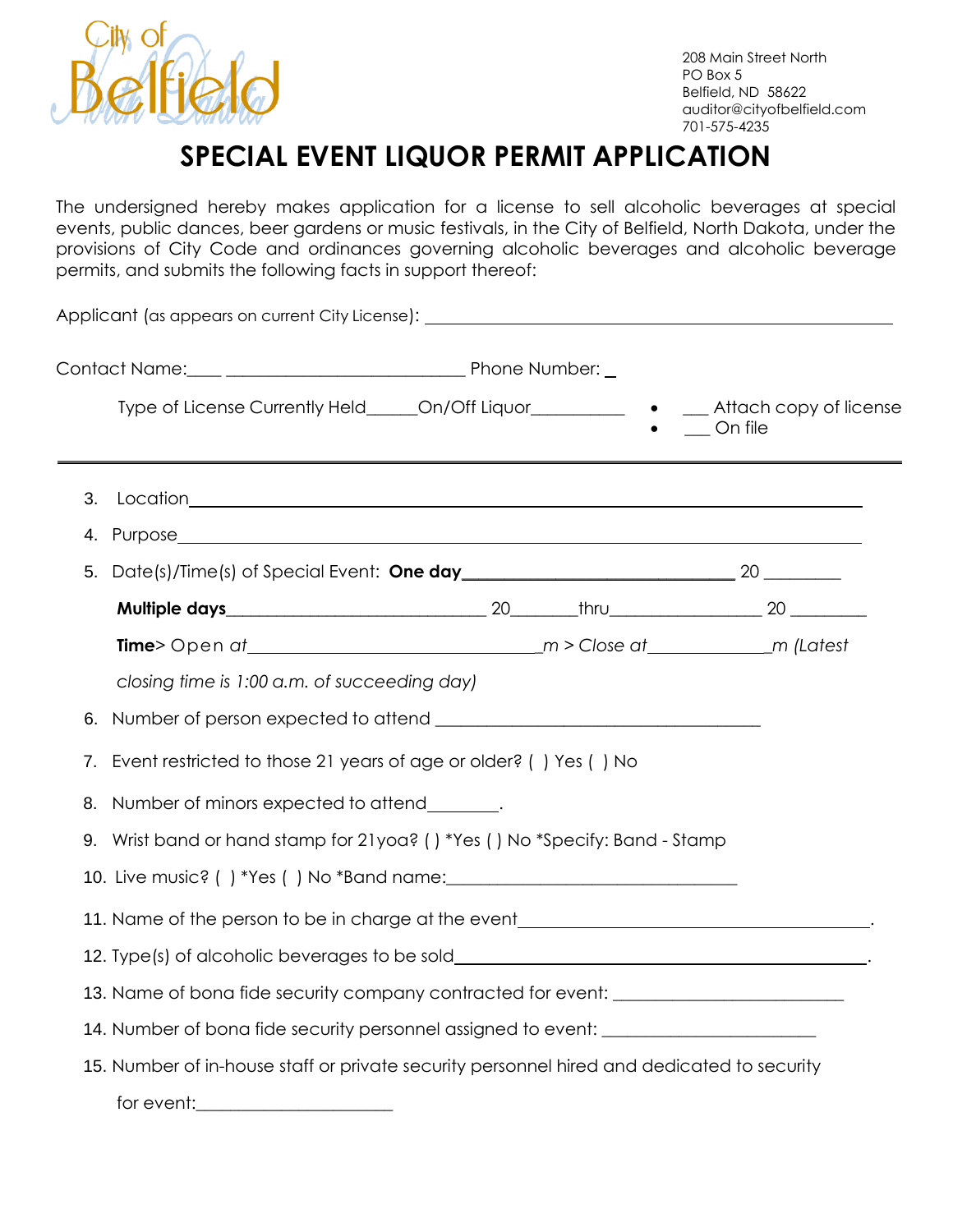

208 Main Street North PO Box 5 Belfield, ND 58622 auditor@cityofbelfield.com 701-575-4235

I hereby verify there will be one entrance, one exit and a person (server trained preferred) stationed at the entrance/exit at all times to check ID's. I hereby also acknowledge the Police Department will conduct routine inspections to insure that I am in compliance with foregoing conditions.

Identify the premises to be used and draw a clear and understandable floor plan of premises. Show what part of the building/area will be used for the alcoholic beverage business, including all exits, bars, dining areas (if any), beverage coolers and beverage storage area. Indicate what are solid walls, half walls, dividers, moveable partitions or stanchion controlled areas. If event is being conducted outdoors, include the area to be fenced.

\*Note: Alcohol sale areas have to have clear and defined boundaries denoted in diagram showing the entrance/exit and establishing a restrictive over the counter sale area. Attach additional sheets as needed.

I hereby state that the above information is true to the best of my knowledge and if such permit is granted I agree to comply with all of the ordinances of the City of Belfield and the laws of the State of North Dakota and the United States.

| Dated this the contract of the contract of the contract of the contract of the contract of the contract of the | (Licensee)                            |
|----------------------------------------------------------------------------------------------------------------|---------------------------------------|
| BY:                                                                                                            |                                       |
|                                                                                                                | (Name and title if corporate officer) |
| Subscribed and sworn to before me this _____ day of _____________, 2019.                                       |                                       |
|                                                                                                                |                                       |

Notary Public, County, North Dakota

## **NOTICE:**

North Dakota Century Code 53-02-08 requires that any public dance, music festival or public concert must have law enforcement or licensed security so that law and order are maintained. The Sheriff in any county or the Chief of Police in any city where the dance or concert is being held may police the dance or shall determine the number of licensed security officers required to police the public dance, music festival or public concert. The person conducting the public dance, music festival or public concert shall pay to the Sheriff, Chief of Police or the licensed security the cost of policing the dance, music festival or concert before the dance, festival or concert is held. The licensed security company and the number of licensed security officers must be approved by the Chief of Police prior to the event being conducted and prior to the Chief of Police approving the application for the event alcoholic beverage permit if the event includes a public dance, music festival or public concert.

**PRIVATE PARTY** is an event where attendance is by invitation only, the host controls access to the premises, and alcoholic beverages are provided to invited guests at no charge. A Special Event Liquor License is not required for a private party.

| <b>Application Fee \$25.00</b>                                                                                 |  |
|----------------------------------------------------------------------------------------------------------------|--|
| Date Application & Fee received: (20) City Auditor's Signature:                                                |  |
| Date License issued (20 Off Premises License No.:<br>Police department notified of event and number of minors. |  |
|                                                                                                                |  |